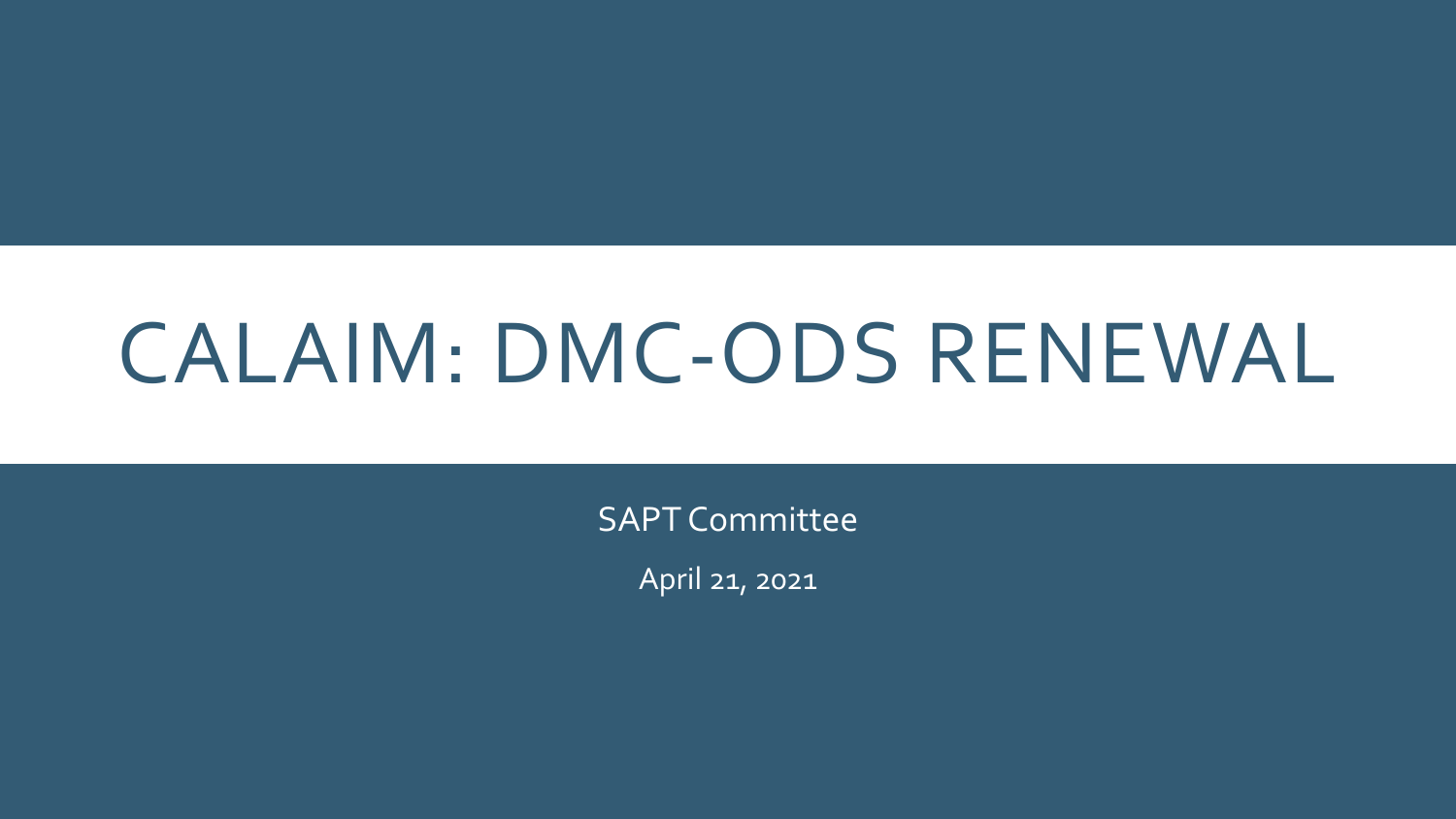### CALAIM: CURRENT TIMELINES

### **Now**

 $\circ$ 

CMS approved 1915(b) and 1115 extensions through December 2021

### **2022 - 2023**

Launch/implement CalAIM

Negotiate CalAIM waiver components – 1915(b) and 1115 waivers

**2021**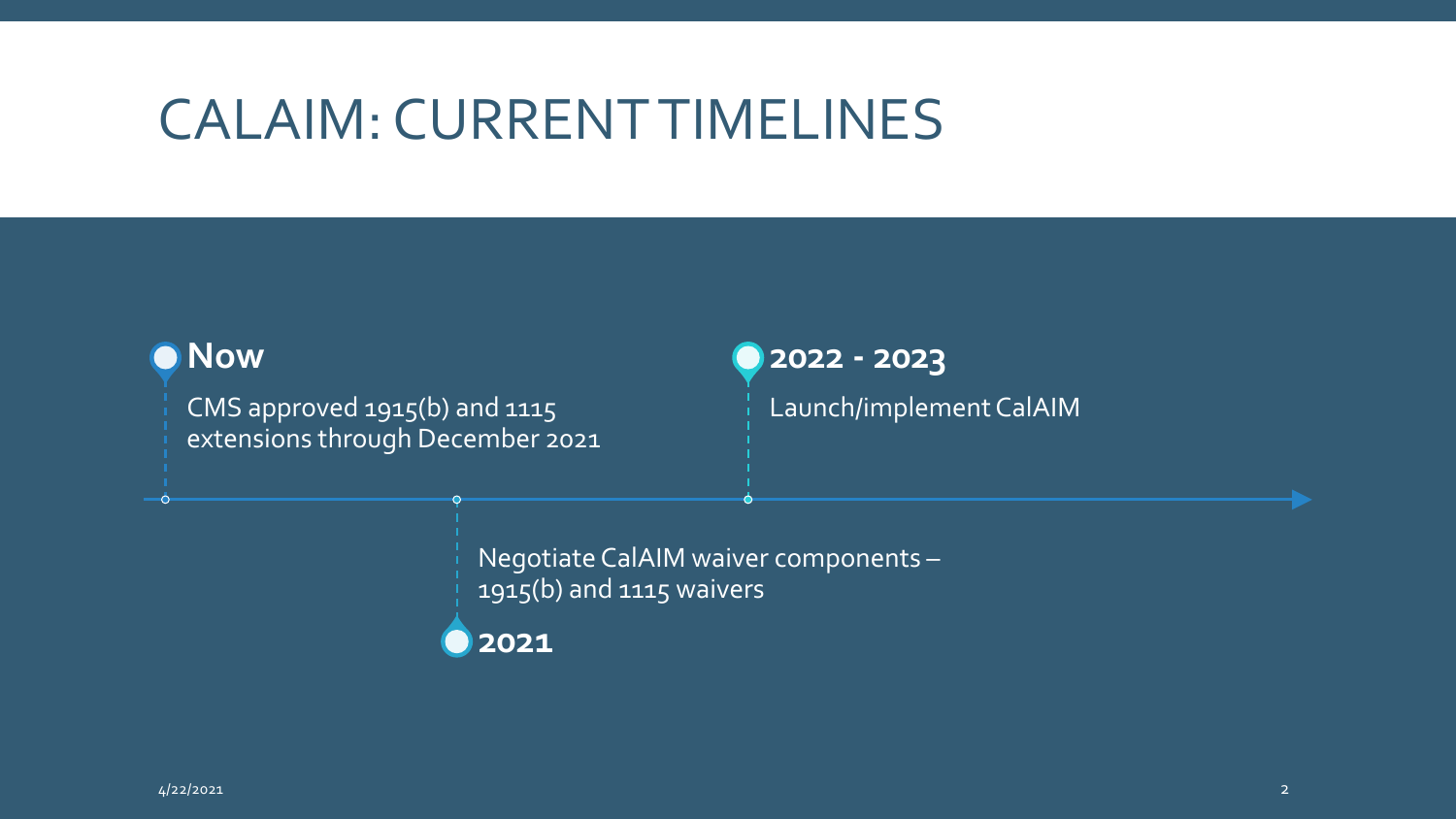## CALAIM BH PROPOSALS THAT IMPACT SMH *AND* DMC/DMC-ODS

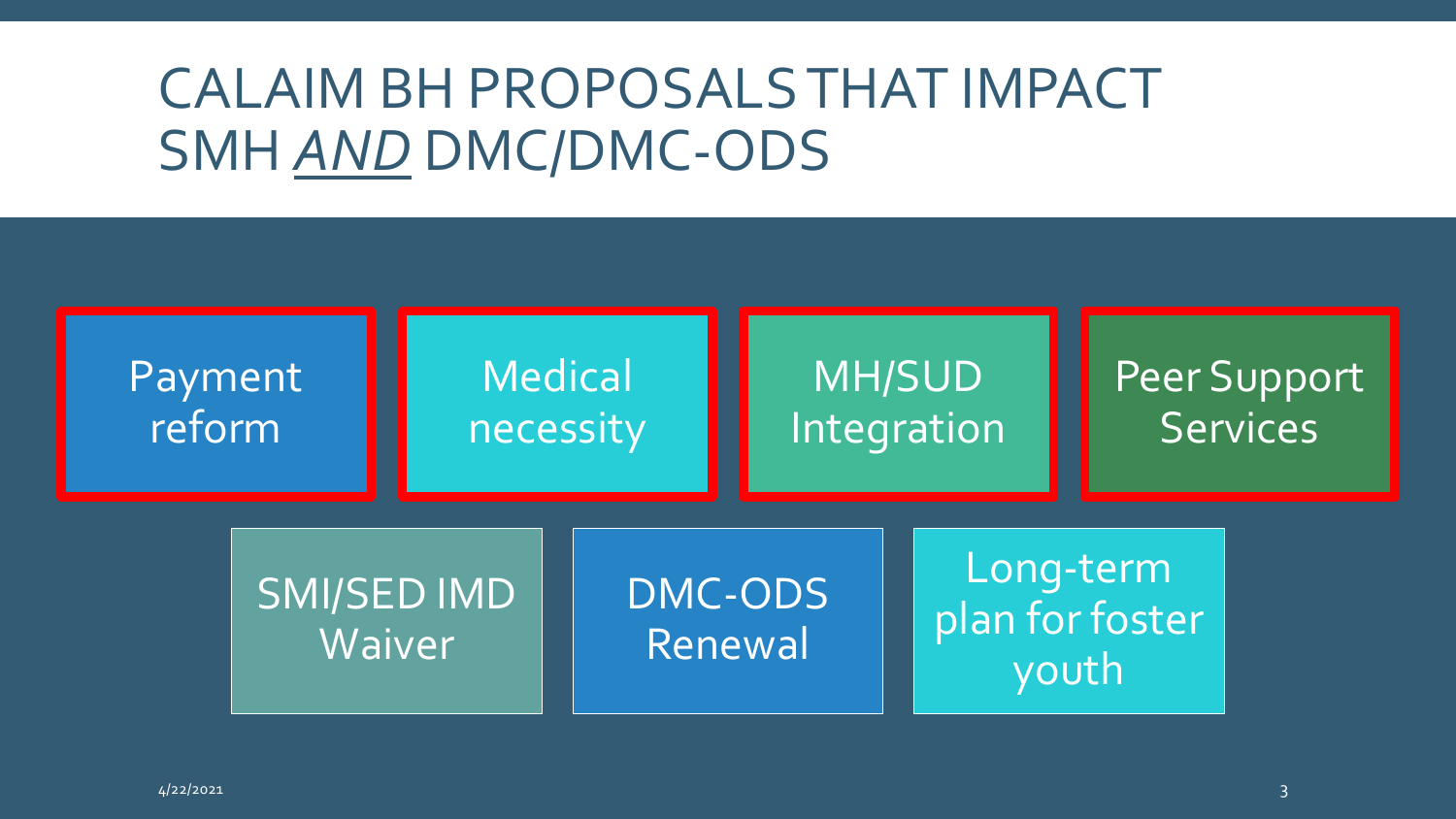### CALAIM BEHAVIORAL HEALTH PROPOSALS

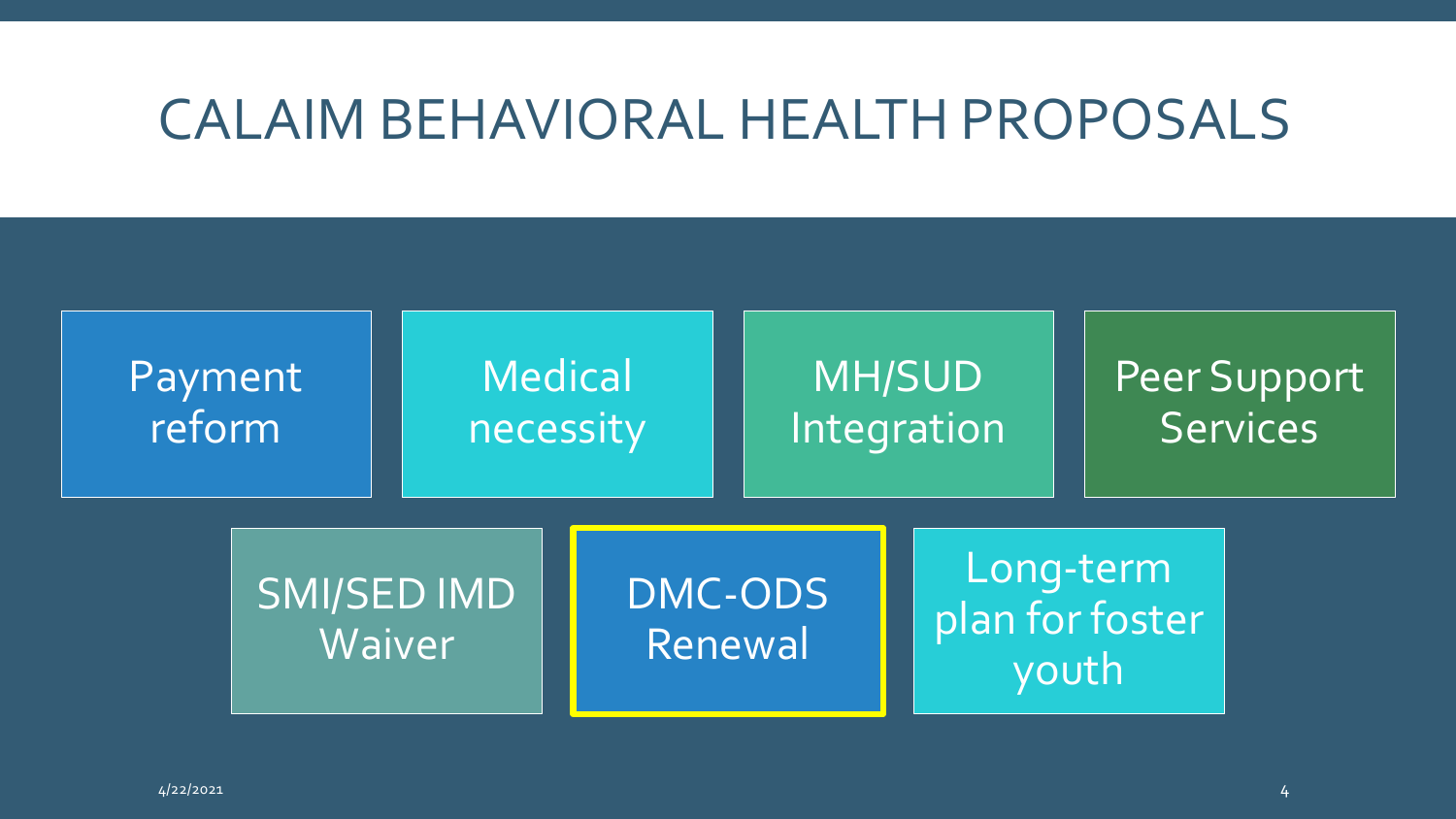

# A NOTE ON WAIVER AUTHORITIES . . .

- Beginning in 2022, DHCS proposes to shift certain DMC -ODS program components/authorities into the 1915(b) managed care waiver
- <sup>1</sup> 1115 waivers are demonstration waivers
	- Some pieces of DMC-ODS still require demonstration authority
	- E.g., payment for Adult Residential Treatment in "IMDs" and payment protocol overall, and new tribal provider types
- This change is not a problem!
	- DMC-ODS participation will still be optional by county.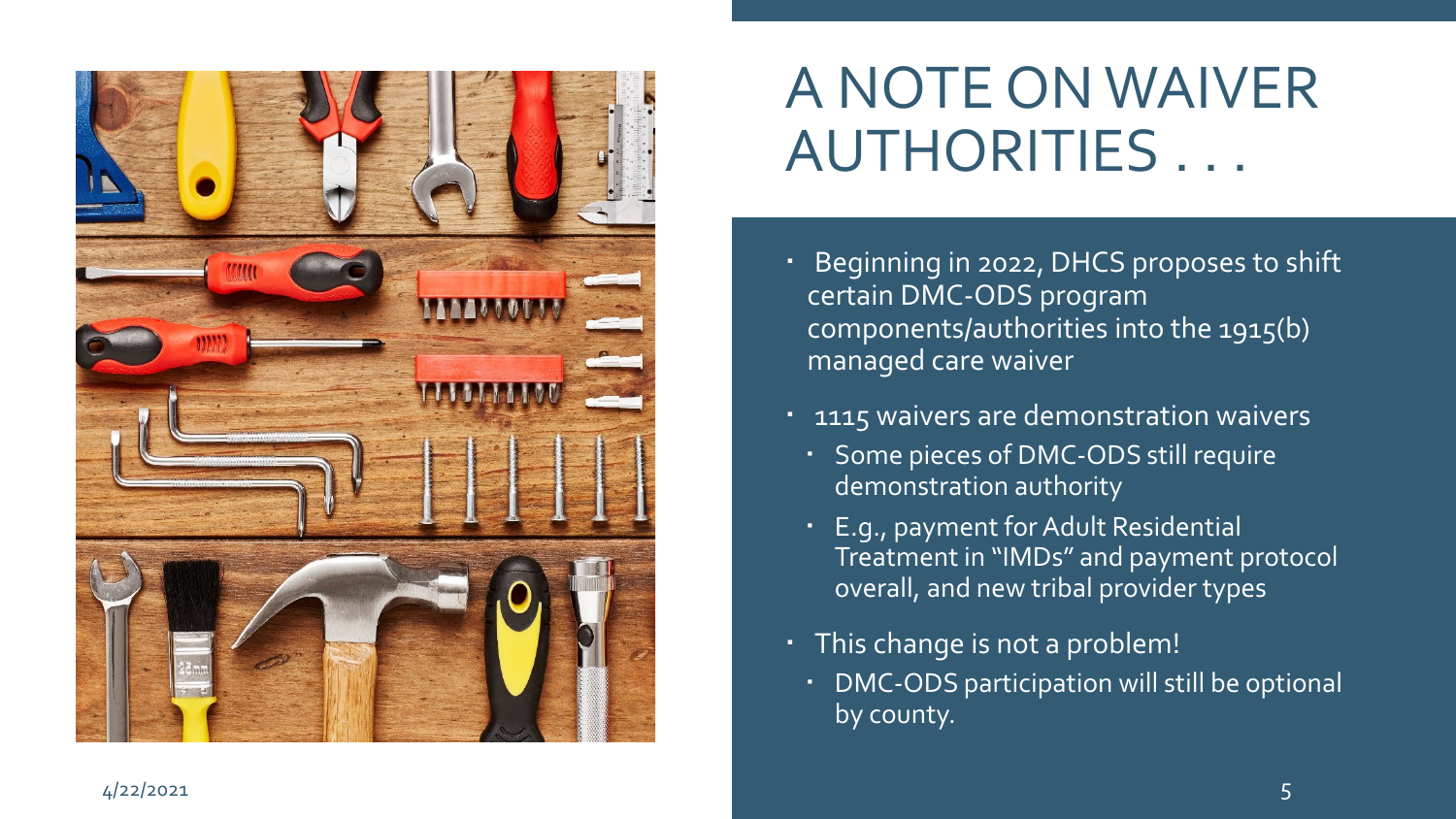# PROPOSED DMC-ODS CHANGES UNDER CALAIM (ENACTED IN TWO PHASES)

| <b>Residential</b><br><b>Treatment LOS</b><br>Limitations | Recovery<br><b>Services</b> | Evidence-Based<br>Practice<br>Requirements | <b>DHCS Provider</b><br>Appeals<br><b>Process</b> |
|-----------------------------------------------------------|-----------------------------|--------------------------------------------|---------------------------------------------------|
| <b>MAT Access</b>                                         | <b>Medical</b><br>Necessity | NTPs and<br><b>ASAM</b>                    | Clinician<br>Consultation<br><b>Services</b>      |
|                                                           | <b>Tribal Services</b>      | Early<br>Intervention                      |                                                   |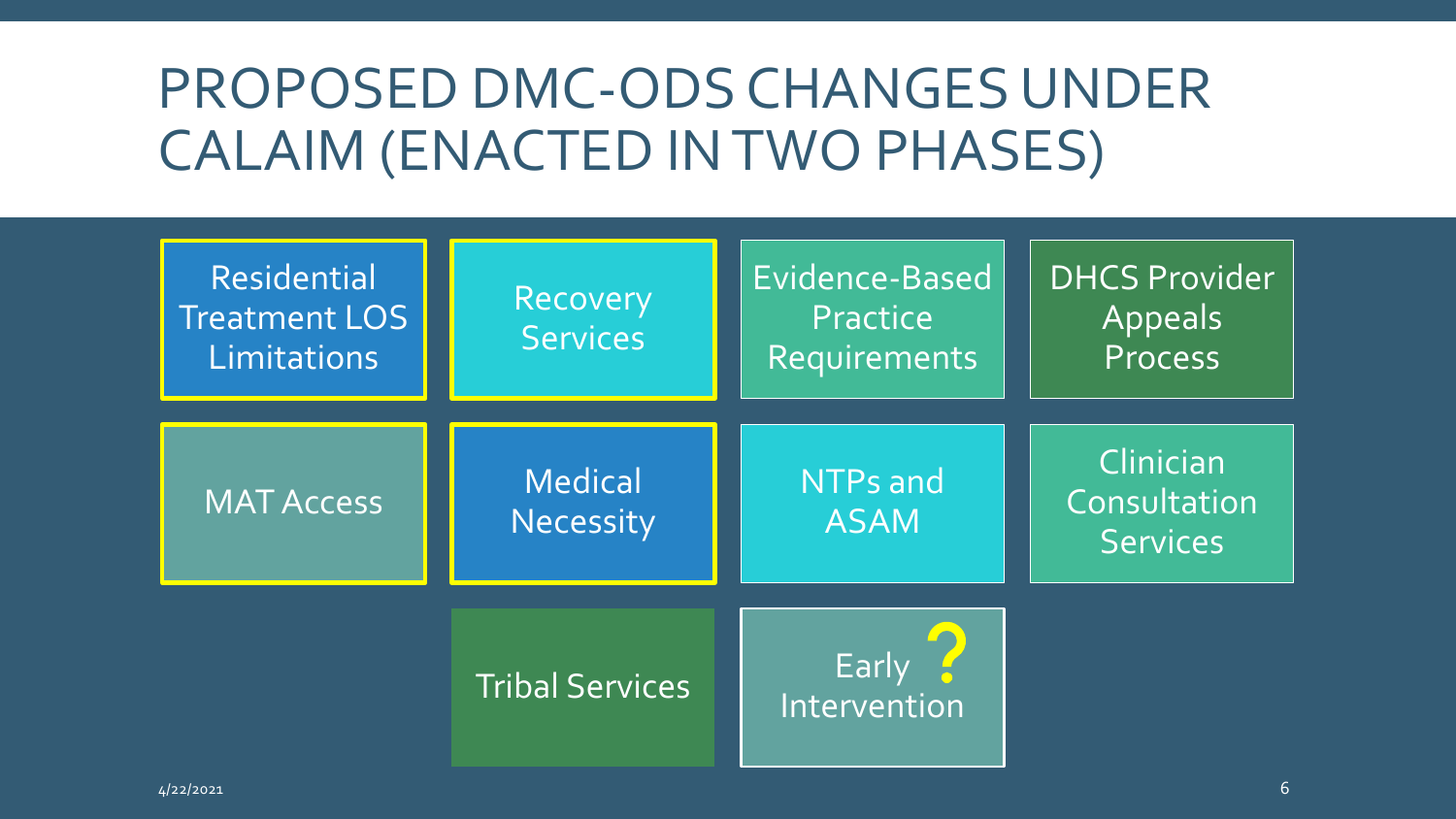### PROPOSED TIMELINE

### Phase One - Effective 1/1/2021

- Remove residential treatment length-of-stay (LOS) limitations
- Recovery services
- Medical necessity
	- Early intervention ?
- Expanding access to MAT

### Phase Two – Effective 1/1/2022

- Tribal services
- EBP requirements
- DHCS provider appeals process
- Clinician consultation services
- Medical necessity (ASAM) for NTPs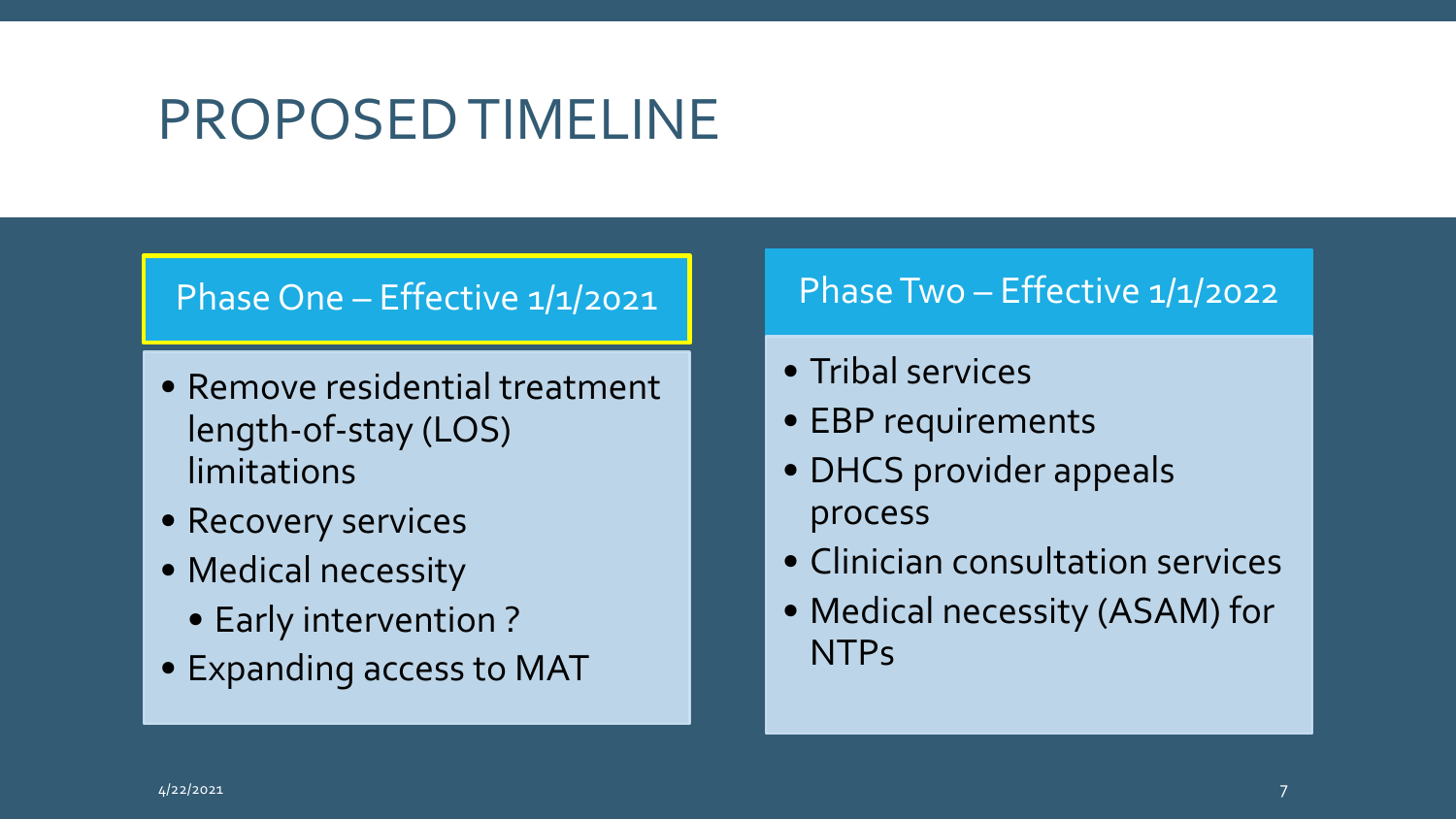# DMC-ODS PHASE 1

Enacted via 2021 Extension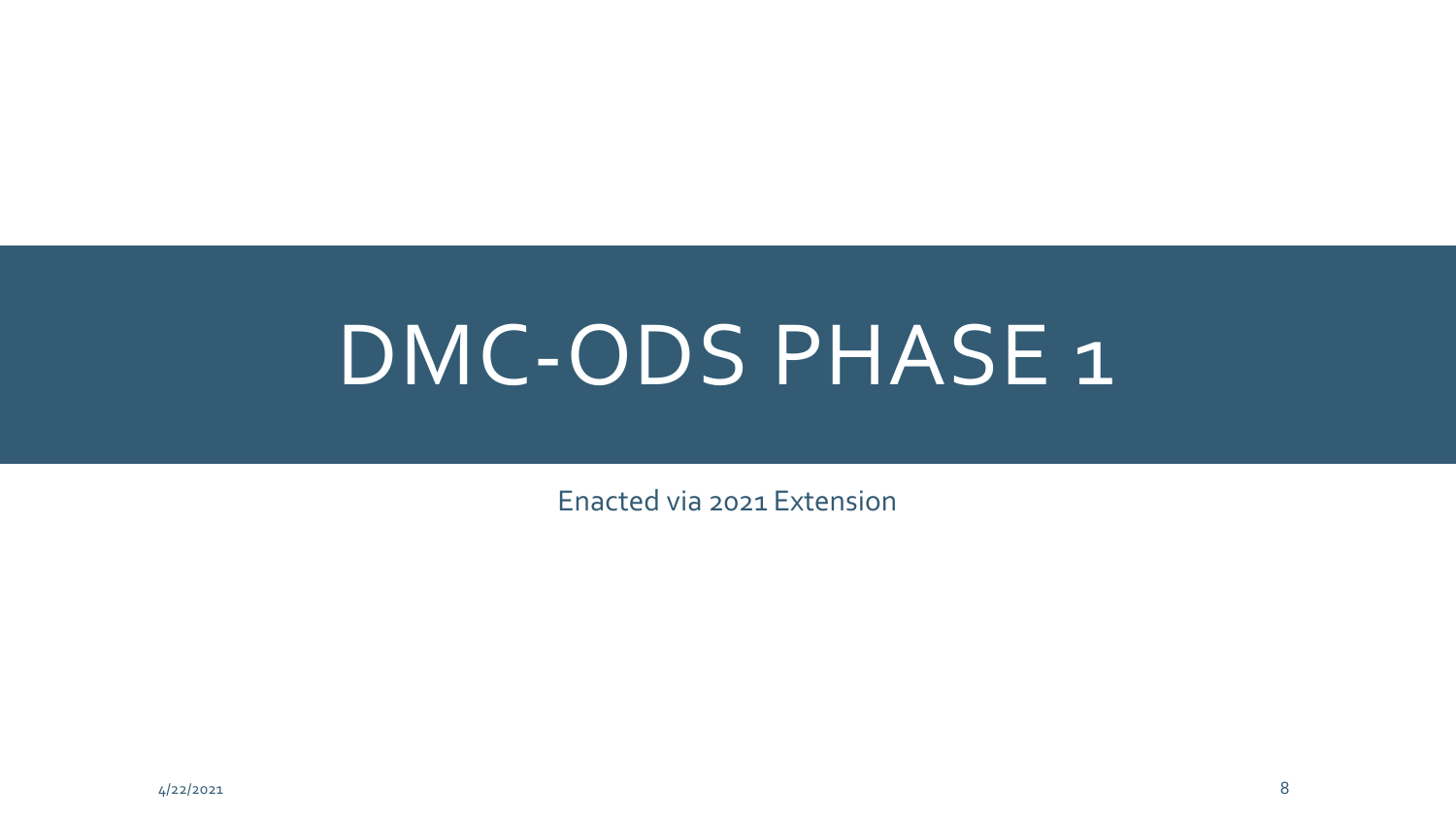### PHASE ONE PROVISIONS INCLUDED IN RECENT INFORMATION NOTICES FROM DHCS

#### Residential Treatment

- Update residential treatment definition to remove LOS limitations
- Remove distinction between adults and adolescents for these requirements, affirm EPSDT mandate applies

#### Recovery Services

- Clarify allowable components of recovery services
- When and how beneficiaries may access recovery services
- Affirms availability of recovery services to individuals receiving MAT

#### Access to MAT

• Keep "Additional MAT" services as an optional DMC-ODS benefit, but clarify that all providers must either directly offer, or have referral mechanisms to, MAT

#### Medical Necessity

- Services can be reimbursed prior to diagnosis (during assessment period)
- Dedicated criteria for treatment after incarceration, i.e., history of SUD prior to time in custody

• Affirms early intervention is reimbursable for youth under 21 who do not meet diagnostic criteria for SUDs 4/22/2021 9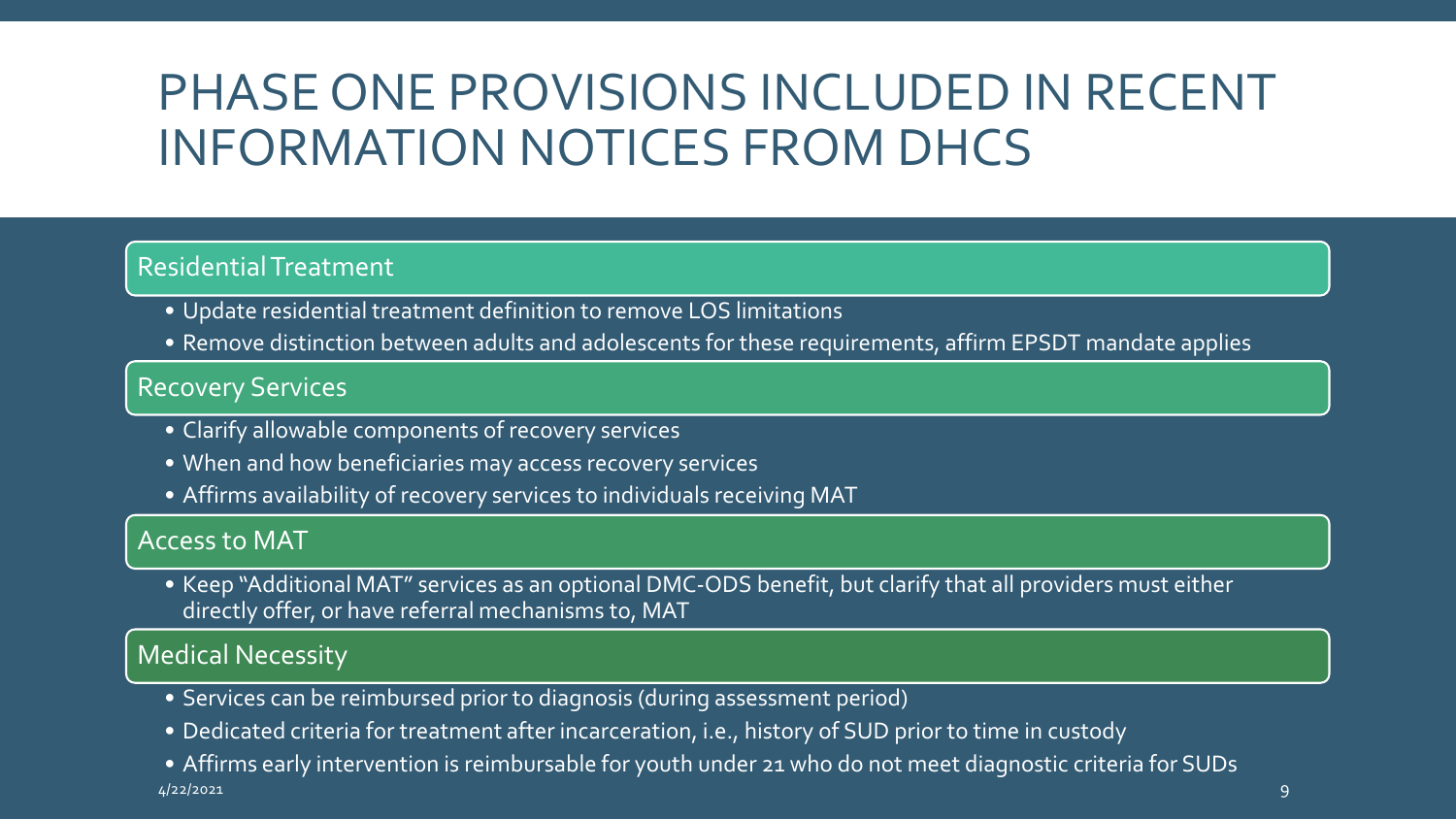CMS APPROVED RESIDENTIAL TREATMENT LENGTH-OF-**STAY** REQUIREMENTS

- Residential length-of-stay should be determined based on the individual's condition, medical necessity, and treatment needs.
- Annual reimbursement limitation on the number of residential stays has been removed and approved by CMS.
	- Applies to both adult and adolescent stays, removing discrepancies between the two
- Client's length of stay for residential treatment services shall be determined by a Licensed Practitioner of the Health Arts (LPHA) based on medical necessity
- Statewide goal for the average length of stay for residential treatment services provided by participating counties is 30 days or less.
- Counties shall adhere to LOS monitoring requirements set by EQRO.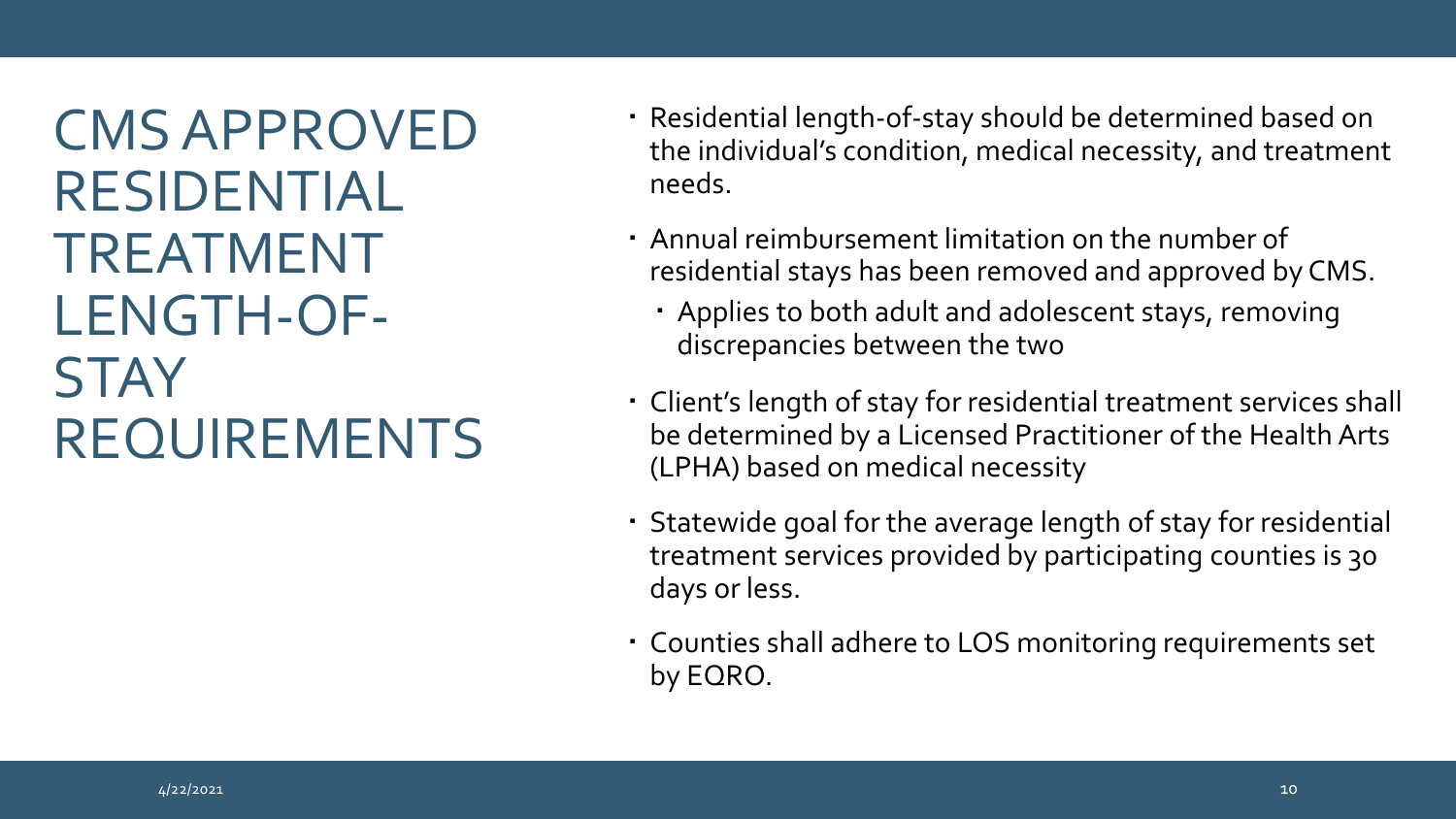# CMS APPROVED RECOVERY SERVICES CLARIFICATIONS

#### Allowable components of recovery services

• Specify allowable services under this provision

When and how beneficiaries may access recovery services

- Clarifies beneficiaries may receive recovery services immediately after incarceration, whether or not they received SUD treatment while incarcerated
- Beneficiaries may receive recovery services based on a self assessment or provider assessment of relapse risk
- Clarifies recovery services may be provided in-person, by telephone, or by telehealth.

Availability of recovery services to individuals receiving MAT

• Clarifies that beneficiaries receiving MAT, including NTP services, may receive recovery services

4/22/2021 11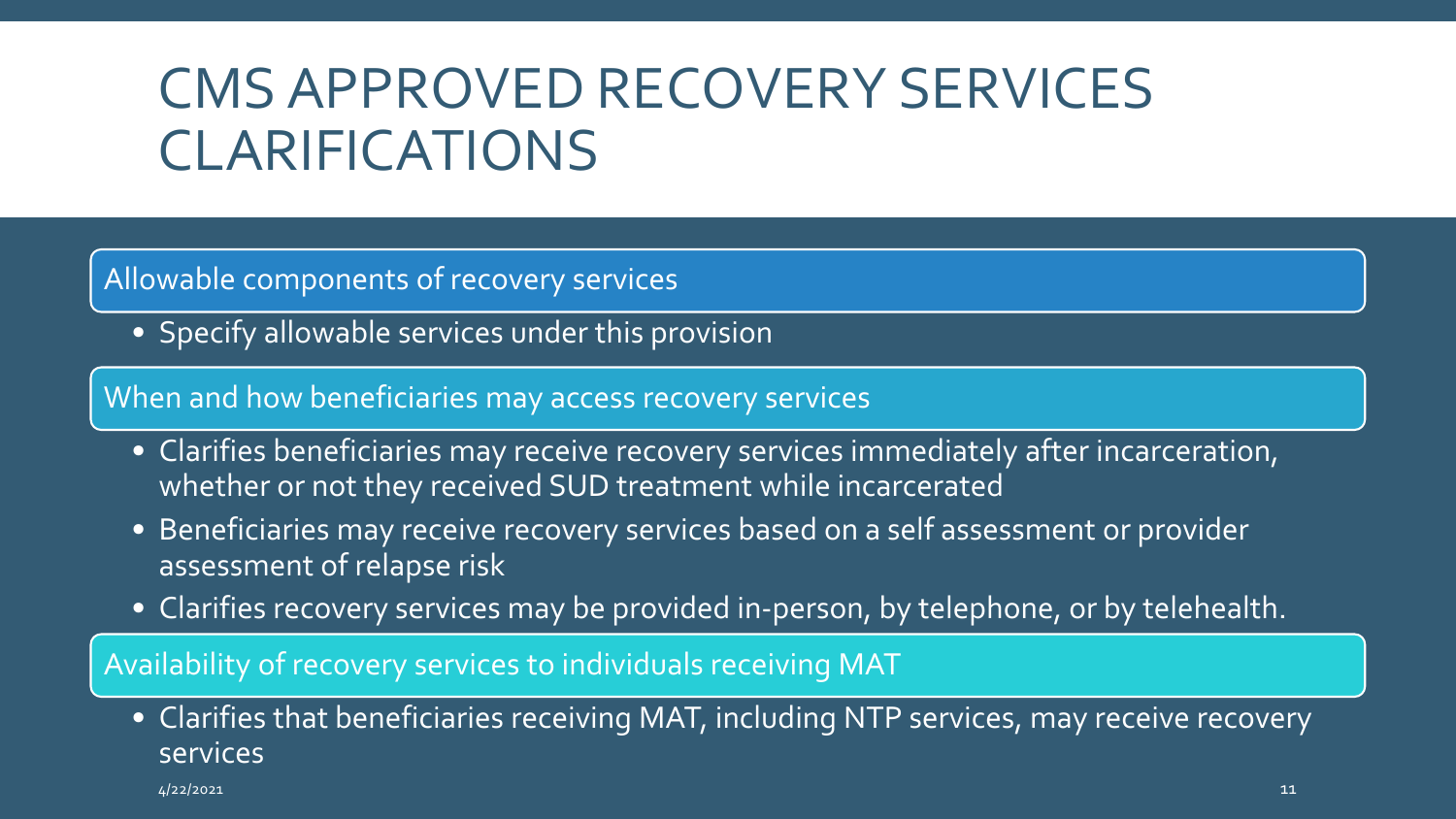### CMS APPROVED MEDICAL NECESSITY POLICIES

- Clarifies plans may receive reimbursement for covered services for up to 30 days after first encounter with a beneficiary, whether or not a diagnosis has been established.
	- Plans may receive reimbursement for covered services for up to 60 days after the first encounter for specialized clients including individuals experiencing homelessness and individuals under 21.
- EPSDT services include early engagement services, educational services, and treatment for risky SUD.
- For all beneficiaries, medical necessity for ongoing DMC-ODS services must be determined by a LPHA via ASAM assessment
	- A full ASAM Criteria assessment is not required to begin receiving services
- To qualify for DMC-ODS services after initial assessment, adults must have at least one diagnosis or a history of diagnosis prior to incarceration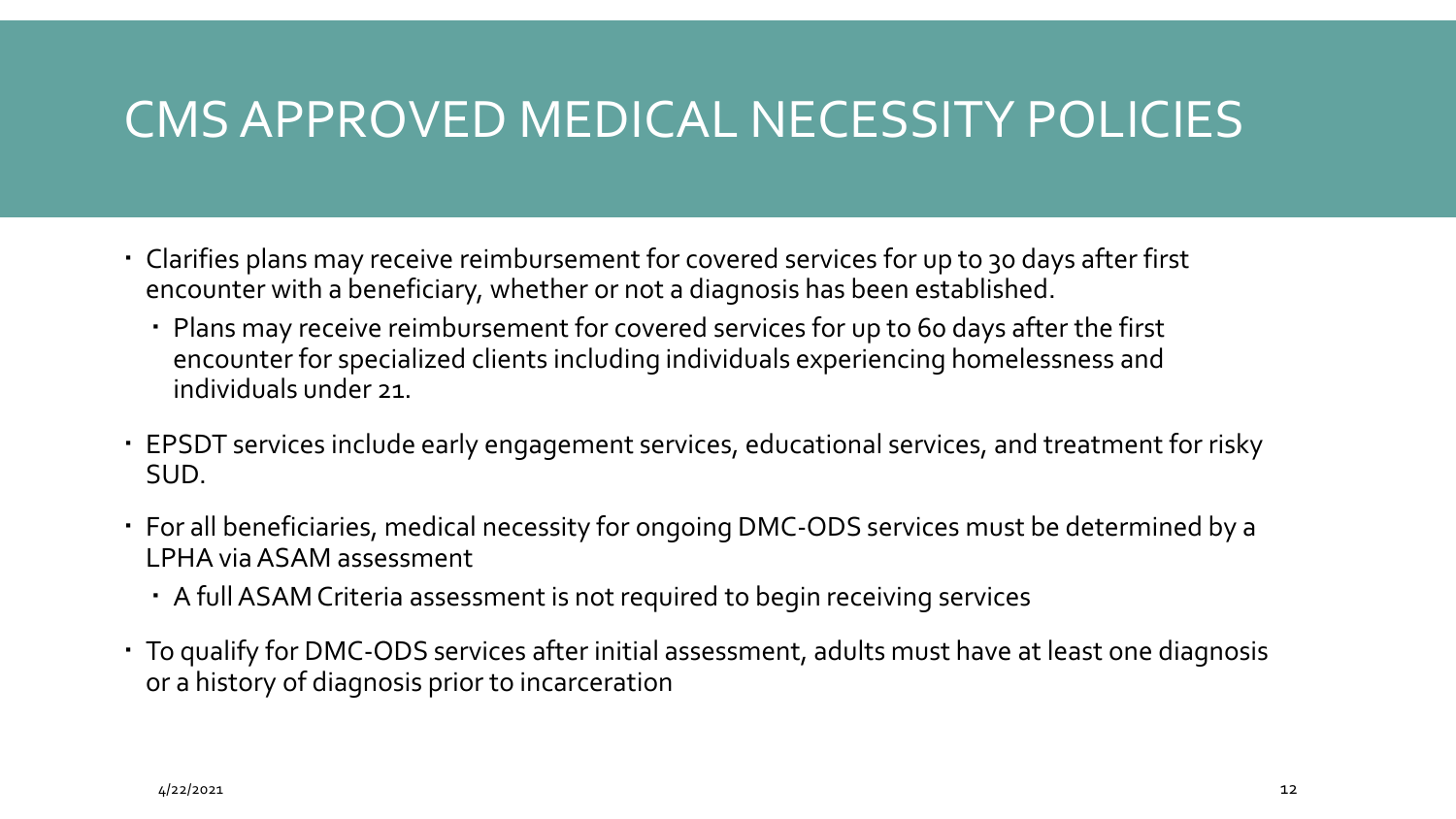### CMS APPROVED MAT ACCESS **POLICIES**

- DMC-ODS Counties must require all DMC-ODS providers to demonstrate they either directly offer or have referral mechanisms to MAT for qualifying beneficiaries
- Naltrexone is now a benefit in the DMC-ODS formulary for NTPs.
	- NTPs are required to offer and administer medications to patients covered under the DMC-ODS formulary including methadone, buprenorphine, naltrexone, naloxone, and disulfiram.
- "Additional MAT" remains an optional DMC-ODS service that may be provided in an alternative (non-NTP) settings
	- Licensed prescribers in DMC-ODS programs can be reimbursed for the ordering, prescribing, administering, and monitoring of all FDA-approved **MAT**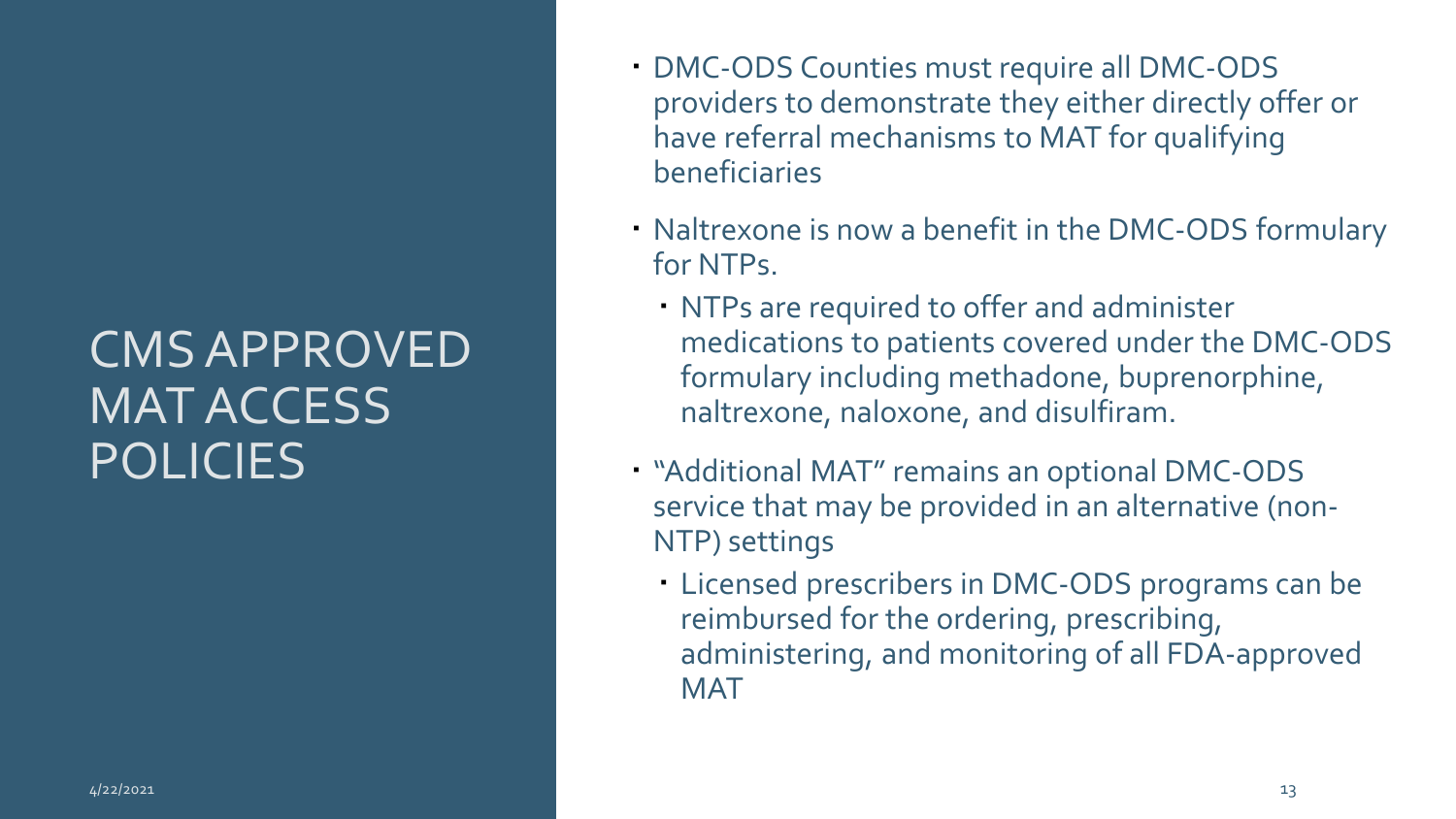# DMC-ODS PHASE 2

Enacted via 2022 Renewal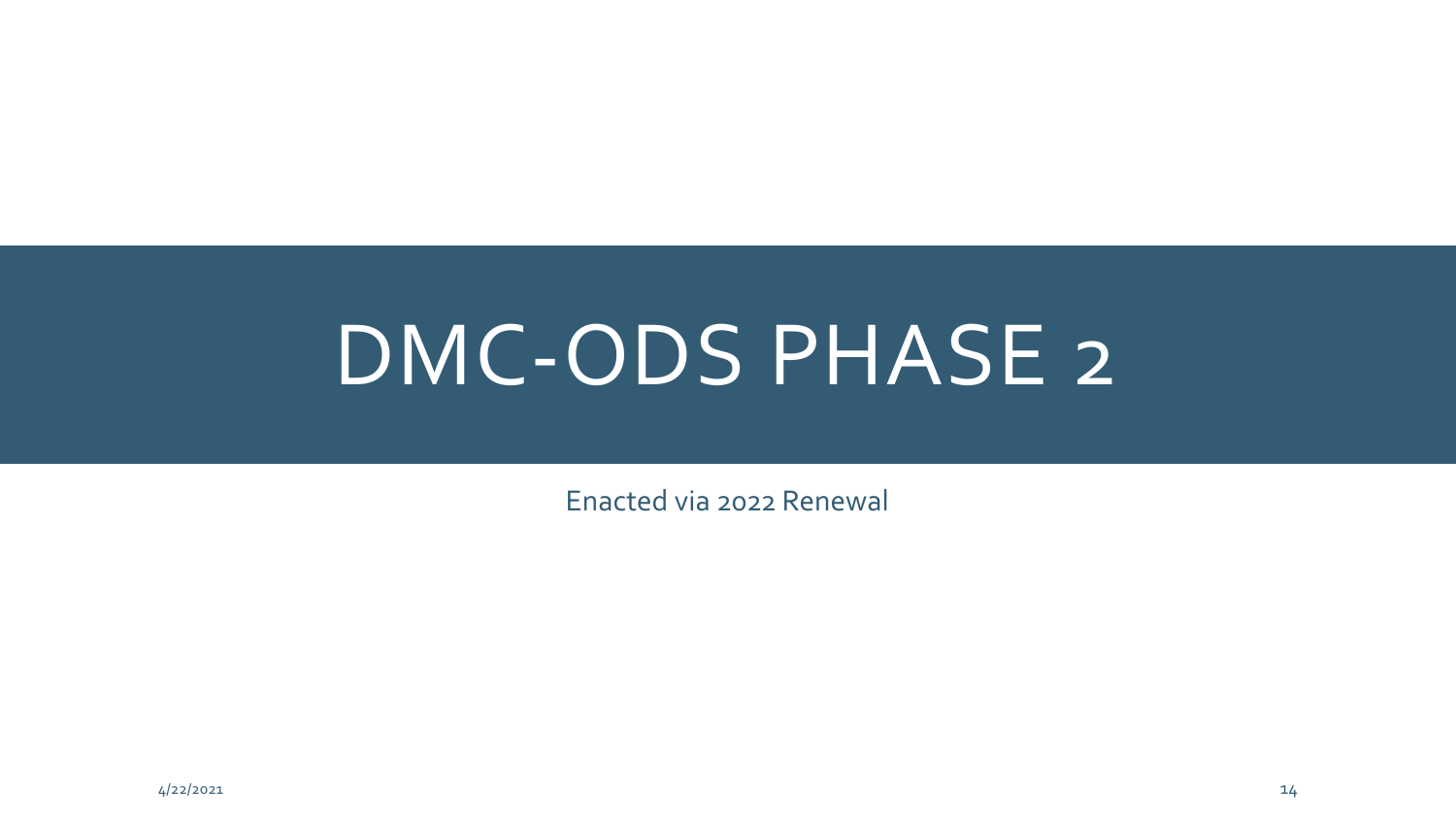## REMAINING PROVISIONS TO BE IMPLEMENTED CONT.

### PHASE TWO – 1/1/2022

- **Tribal Services** 
	- Increase access to SUD treatment for American Indians and Alaskan Natives by reimbursing services delivered by culturally specific provider types, and adding evidence-based practices
- Evidence Based Practice (EBP) Requirements
	- Expand the current list of EBP to include contingency management.
- DHCS Provider Appeals Process
	- Remove process that currently allows a provider to appeal DHCS if they believe the county erroneously rejected the provider's solicitation for a contract. (Provision is redundant with provider appeal rights included in 42 CFR 438 requirements for network adequacy.)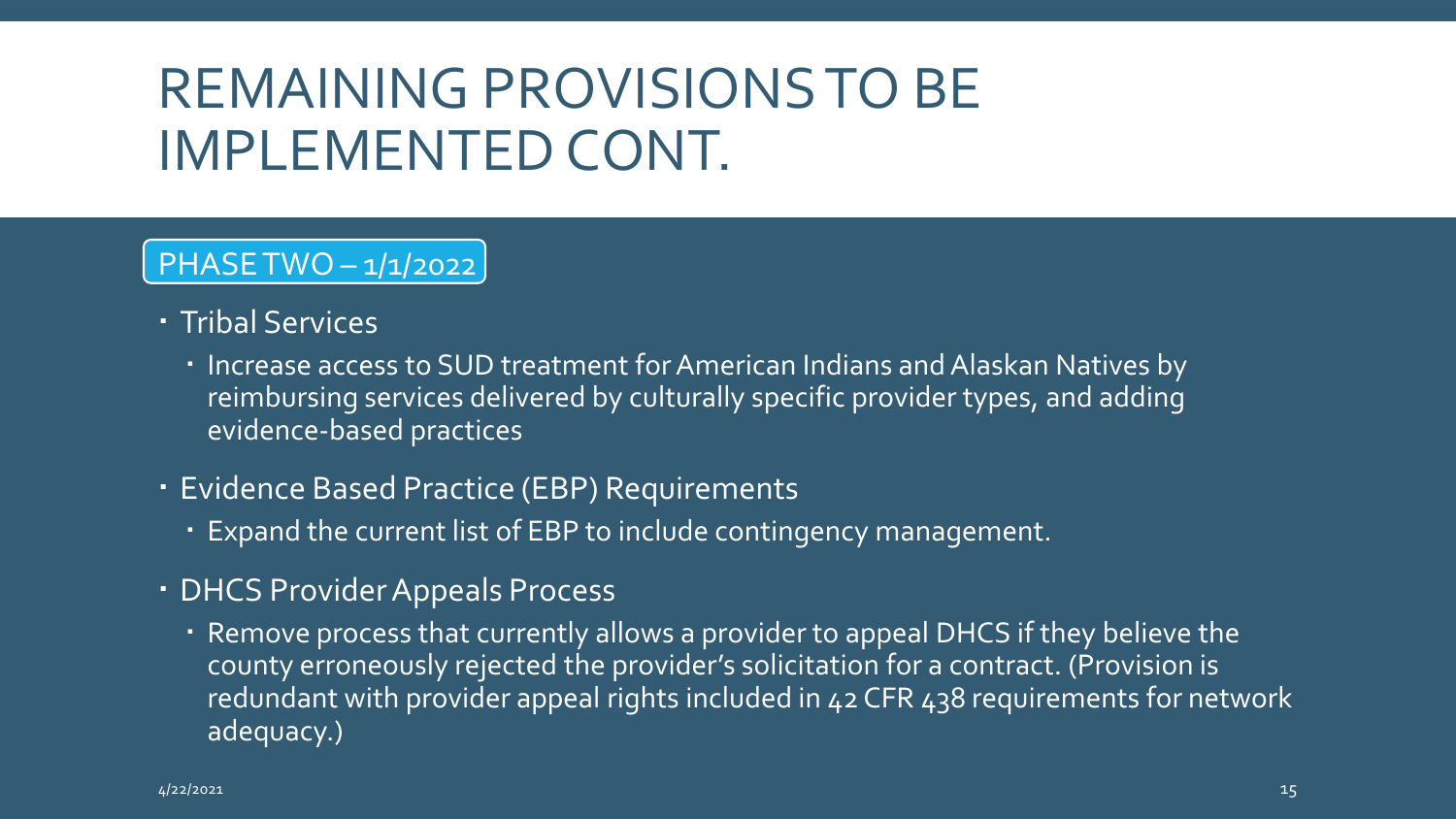## REMAINING PROVISIONS TO BE IMPLEMENTED CONT.

### PHASE TWO – 1/1/2022

- Clinician consultation services
	- Would change the name of the benefit from "physician consultation services" to "clinician consultation services" to now include other licensed clinicians such as Nurse Practitioners and Physician Assistants.
	- $\cdot$  Proposes to remove the limitation that clinician consultation services can only be billed by certified Drug Medi-Cal providers (?).
- Medical necessity for NTPs
	- Update and align the STCs with EBPs to allow a physician's history and physical to determine medical necessity for NTP services as required by federal licensing laws. Would also clarify requirements for the initial assessment and medical necessity determinations in other settings.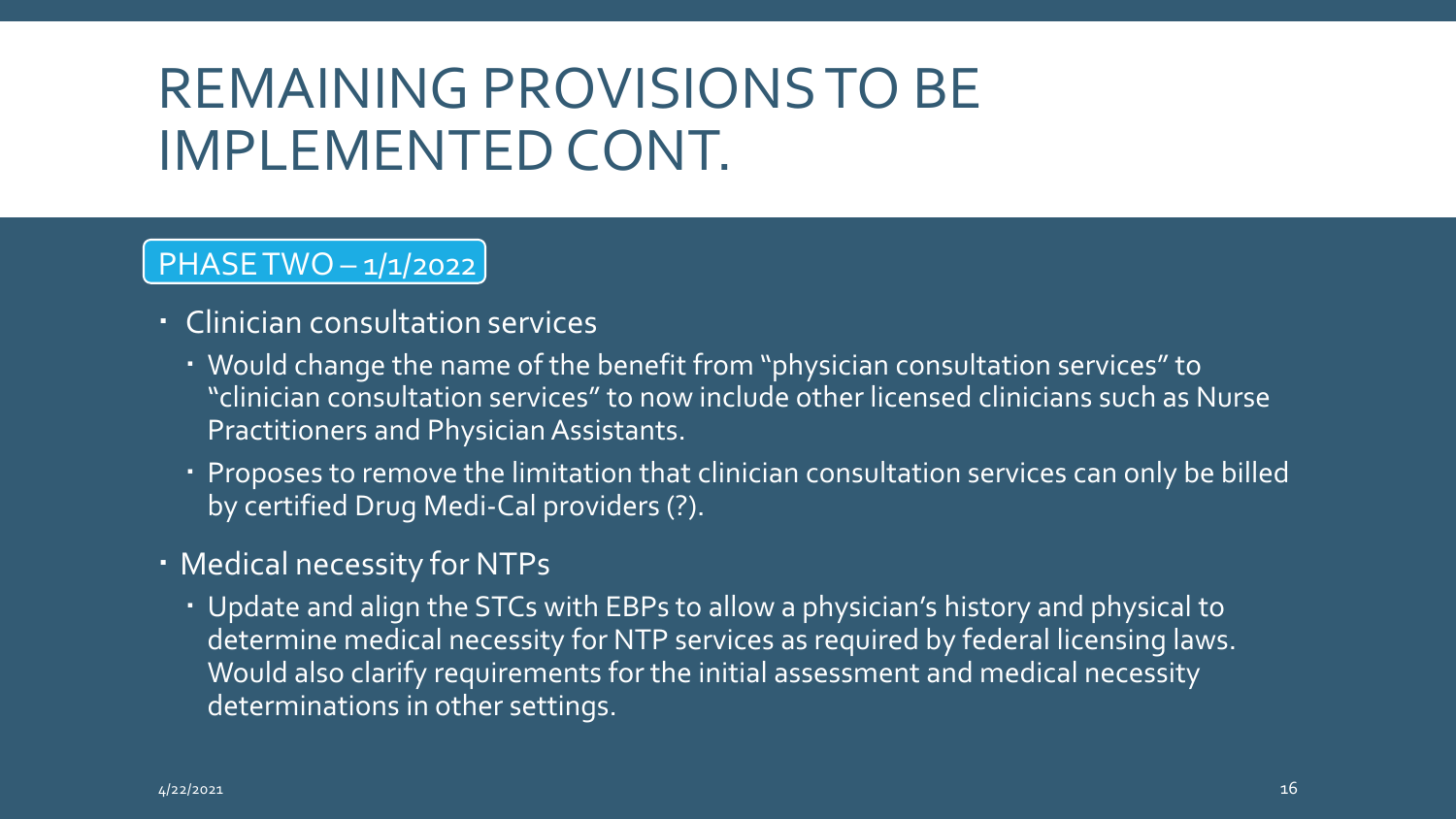### RESOURCES

- [Revised CalAIM Proposal \(3/23/2021\)](https://www.dhcs.ca.gov/provgovpart/Documents/CalAIM-Proposal-03-23-2021.pdf)
- [1115 Waiver Proposal \(04/06/2021\)](https://www.dhcs.ca.gov/provgovpart/Documents/CalAIM-1115-Waiver-Renewal-Application.pdf)
- [1915\(b\) Waiver Proposal \(04/06/2021\)](https://www.dhcs.ca.gov/provgovpart/Documents/CalAIM-1915-Waiver-Overview.pdf)
- [DHCS CalAIM Webpage](https://www.dhcs.ca.gov/provgovpart/Pages/CalAIM.aspx)
- DRAFT Information Notices attached to SAPT Agenda email (sent 4/20/2021)
- [CBHDA Webinar Recordings](https://cbhdamembers.org/members-101/committees/cbhda-webinar-recordings/)
	- Includes "deep dives" on Medical Necessity and Payment Reform, Feb. 2021
- [CBHDA CalAIM Resources](https://cbhdamembers.org/members-101/calaim/)